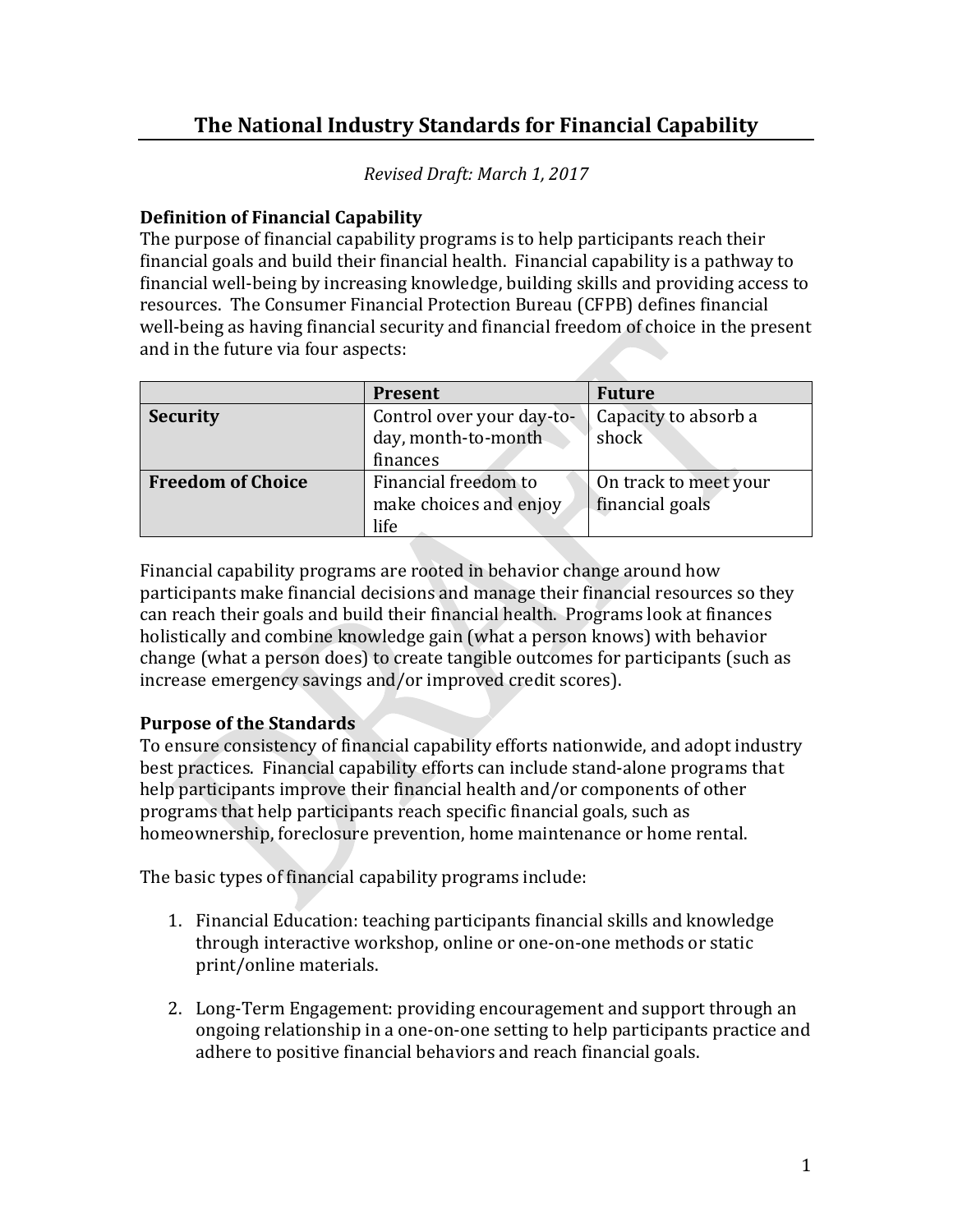- a. Counseling is a directive approach that is focused on problem resolution and follows a set process driven by the counselor.
- b. Coaching is a facilitative approach that is focused on participantdriven goals using a process that is driven by the participant.
- 3. Access to Financial Products and Services: providing access to a variety of resources through referrals, distribution or direct provision.

These standards align with and build on the National Industry Standard for Homeownership Education and Counseling. They are tailored as a set of guidelines for delivering quality financial capability programs broadly and connected to homeownership services. Financial wellness and sustainable housing are inextricably linked, and financial capability providers create pathways for those crucial outcomes.

In order to best serve clients, organizations providing financial capability programs and individual financial capability practitioners (educators, coaches and/or counselors) agree to adopt the following:

## **Core Operating Standards**

- 1. Competency: Possess a strong knowledge in the area of personal finance specifically behaviors related to visioning/goal setting, maximizing income, spending, saving, borrowing and protecting, financial products and services, credit, investing and insurance[1](#page-1-0).
	- a. Recommended Benchmark: Individuals new to the field of financial capability should obtain appropriate orientation and introductory level training during the initial six months of employment. All providers should have a basic knowledge of human financial behavior - common tendencies and biases – and how to facilitate behavior change.
- 2. Skills: Demonstrate knowledge and skills for delivering financial education and/or long-term engagement.
	- a. For financial education, demonstrate an understanding of adult education techniques and training, cultural competency

<span id="page-1-0"></span><sup>1</sup> As it relates to competency, the goal is for the practitioner to be able to impart knowledge about subject matter, rather provide advice. This is particularly true for the subjects of financial products, insurance and investing.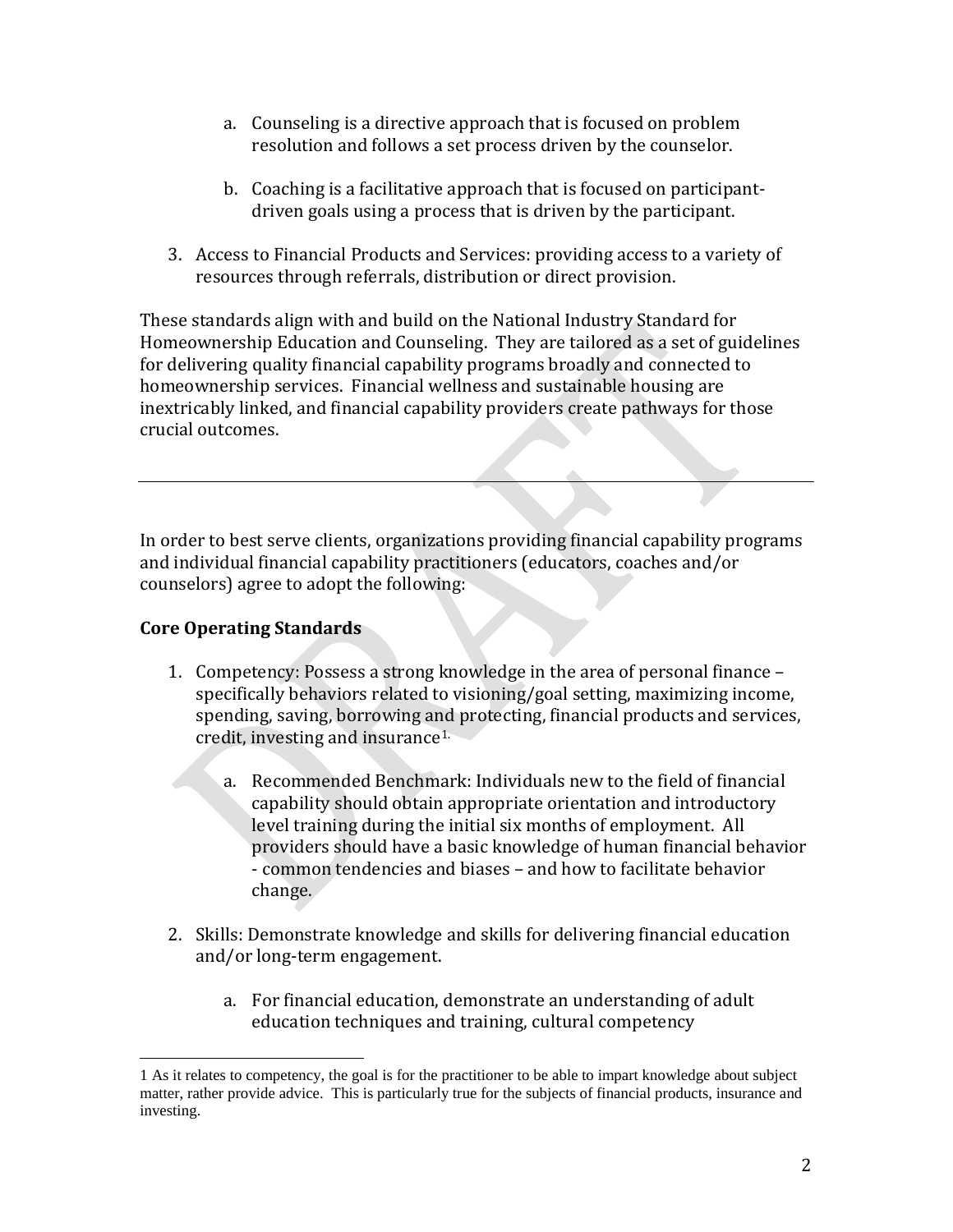(understanding and appropriately responding to the unique variables of participants), facilitation skills and training methods, presentation skills, audio/visual techniques, planning and designing trainings, participatory training techniques and behavioral economics and change.

- b. For financial coaching/counseling, exhibit coaching skills (inquiry, active/reflective listening, facilitation and accountability) and professional communication and organizational skill set, including customer service, cultural competency, behavior change and time management skills. Financial capability coaches/counselors must demonstrate the skills to conduct a financial analysis, including obtaining, reviewing and analyzing credit reports, calculate income and debt and develop a spending plan. A full command of financial calculations is required.
- 3. Training: As soon as possible, but within 18 months of being hired, financial capability practitioners will obtain minimum training as a financial capability practitioner equivalent to no less than 30 hours of facilitated instruction covering topics included in Standards 1 and 2 above, utilizing a variety of methods which could include lecture, interactive, demonstration, on-line and case study.
	- a. Recommended Benchmark: Individuals new to the field demonstrate proficiency in financial capability content and delivery methods.
- 4. Certification: A certification standard is critical to establishing professionalism and value to financial capability. After completing minimum training, certification will require a financial capability practitioner to take and pass a comprehensive exam demonstrating at least 80% proficiency. The exam will test the skills and understanding of core competency areas identified in Standards 1 and 2 above, as well as the related content and activities identified in Exhibits A and B herein.
	- a. Recommended Benchmark: Certification must be completed as soon as possible, but no later than 18 months from the start of employment.
- 5. Continuing Education: Complete a minimum of 10 hours of continuing education annually in subjects relative to the core content (see Exhibit A) and delivery of financial capability programs (e.g., adult education, group facilitation, coaching, behavior change).
- 6. Financial Capability Program Operations: Implement effective program operations, including outreach and marketing, partnership building, fundraising, customer service, customer tracking, reporting, program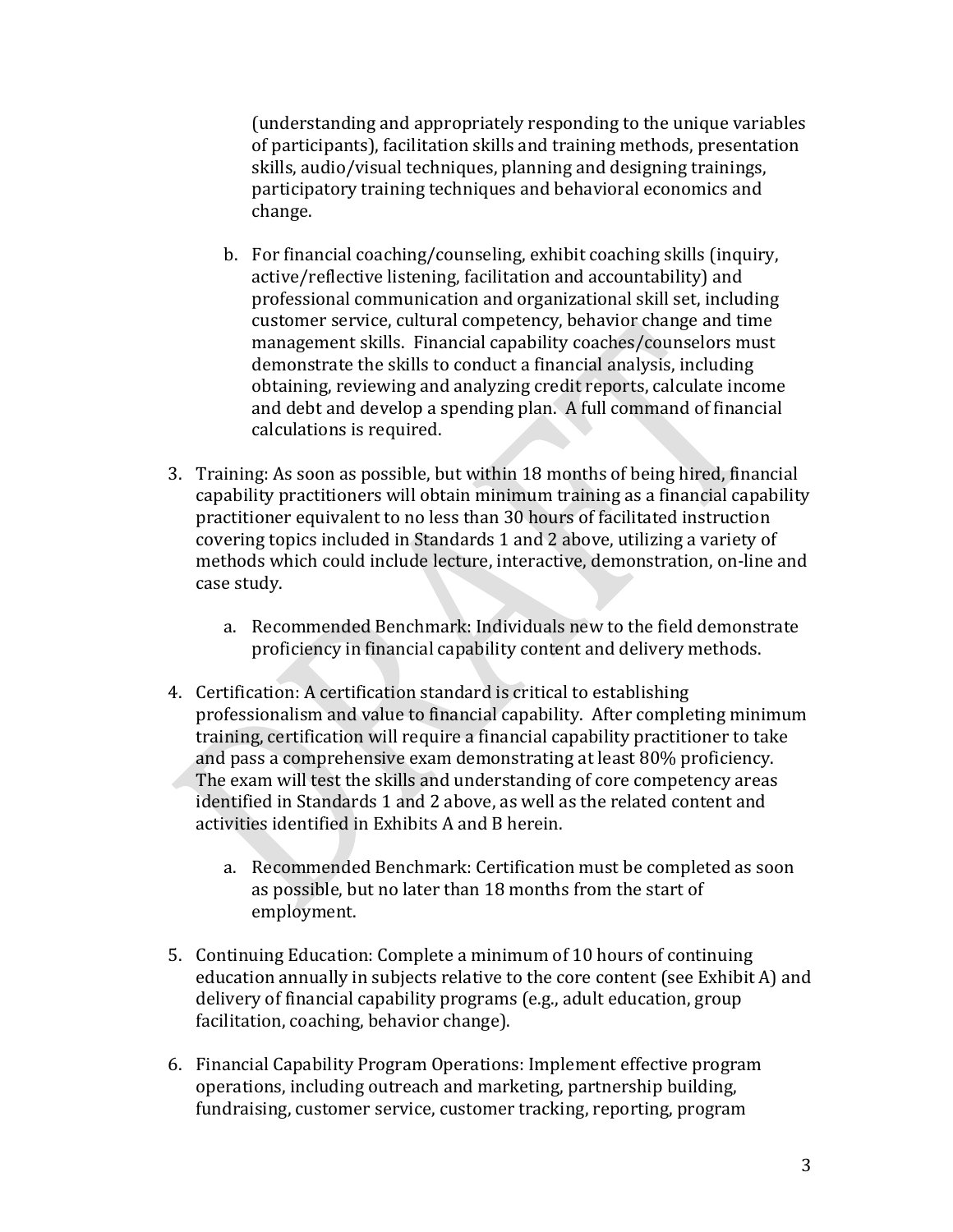evaluation, outcomes measurement, program design and technology. Practitioners should have a working knowledge of these subject areas.

- a. Recommended Benchmark: These skills can be obtained through training and experience.
- 7. National Industry Standards Code of Ethics and Conduct Statement: Sign and adopt the written National Industry Standards Code of Ethics and Conduct that specifically addresses any real and apparent conflicts of interest, guidelines for professional behavior, privacy and confidentiality, payment for services, consultation, referrals, quality assurance and integrity.

#### **Performance Standards**

- 1. Delivery: Perform group financial education and individual, personalized financial counseling or coaching to clients using a variety of interactive techniques.
	- a. Recommended Benchmark: Content, delivery and format of the training and counseling/coaching is tailored to meet the needs of the participants.
	- b. Recommended Benchmark: Participants should be provided service in a timely manner, requisite of the service need. At minimum, upon request participants should receive acknowledgement of inquiry within two business days of initial contact, and delivery of service within a two-week framework.
	- c. Recommended Benchmark: Financial capability practitioners should use a training manual, and make materials available to education attendees, and use a formal intake, needs assessment and written action plan with counseling/coaching clients.
	- d. Recommended Benchmark: A certificate of completion is provided to customers who successfully complete the training.
	- e. Recommended Benchmark: A financial capability program should include education to transfer knowledge and personalized support to implement financial behaviors to reach financial goals. Client follow up and accountability are essential, whether it be through email, phone or text after training, coaching/counseling to check on action steps.
	- f. Recommended Benchmark: Active, open client files for counseling/coaching clients should be closely monitored, with timely follow-up in accordance with the stated action plan. When no contact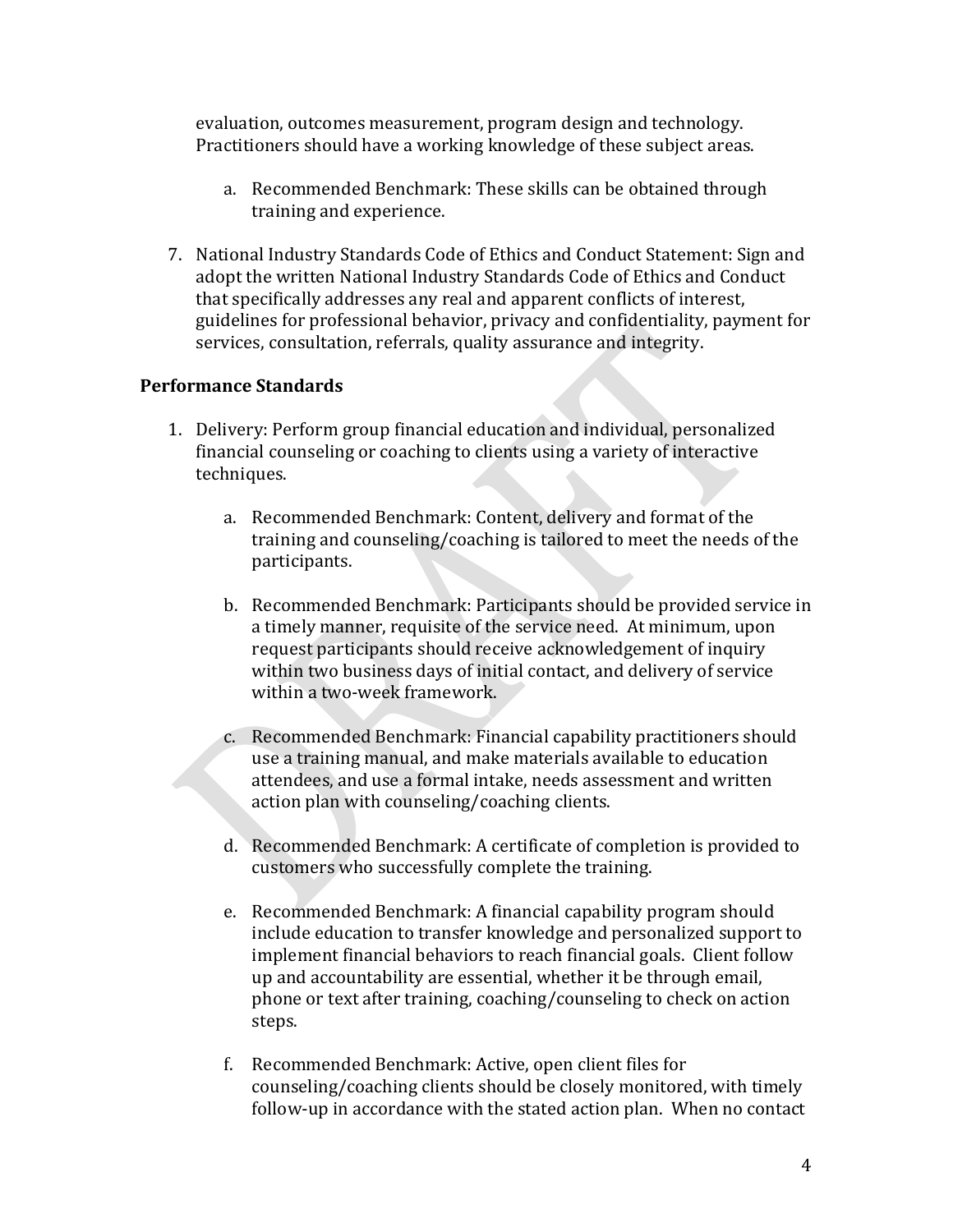from the client has taken place for 90 consecutive days, the file may be classified as inactive.

- g. Recommended Benchmark: Where appropriate, financial capability practitioners should review and analyze client's credit report, spending plan, financial goals and other relevant financial information.
- h. Recommended Benchmark: Customer satisfaction surveys are used to evaluate how satisfied participants are with financial education and long-term engagement.
- i. Recommended Benchmark: A systematic way to assess and document impact for the clients served is used
- j. Recommended Benchmark: Individual counseling or coaching in conjunction with the provision of all group education if offered and encouraged.
- k. Recommended Benchmark: A code of ethics is utilized for all volunteer trainers, coupled with an orientation regarding the mission, philosophy and delivery of the training.
- 2. Curriculum: Utilize a comprehensive and interactive curriculum containing the following minimum core content:\*
	- Visioning/Goal Setting
	- Maximizing Income
	- Spending
	- Saving
	- Borrowing
	- Protecting

\* See detailed list of acceptable content and topics

- a. Recommended Benchmark: There are a number of excellent consumer curricula that have been developed by various organizations, service providers, etc., which may meet or exceed the standard for curriculum content. These curricula must contain the components mentioned above.
- b. Recommended Benchmark: When developing a curriculum, content and delivery should be tailored to the target audience and their goals.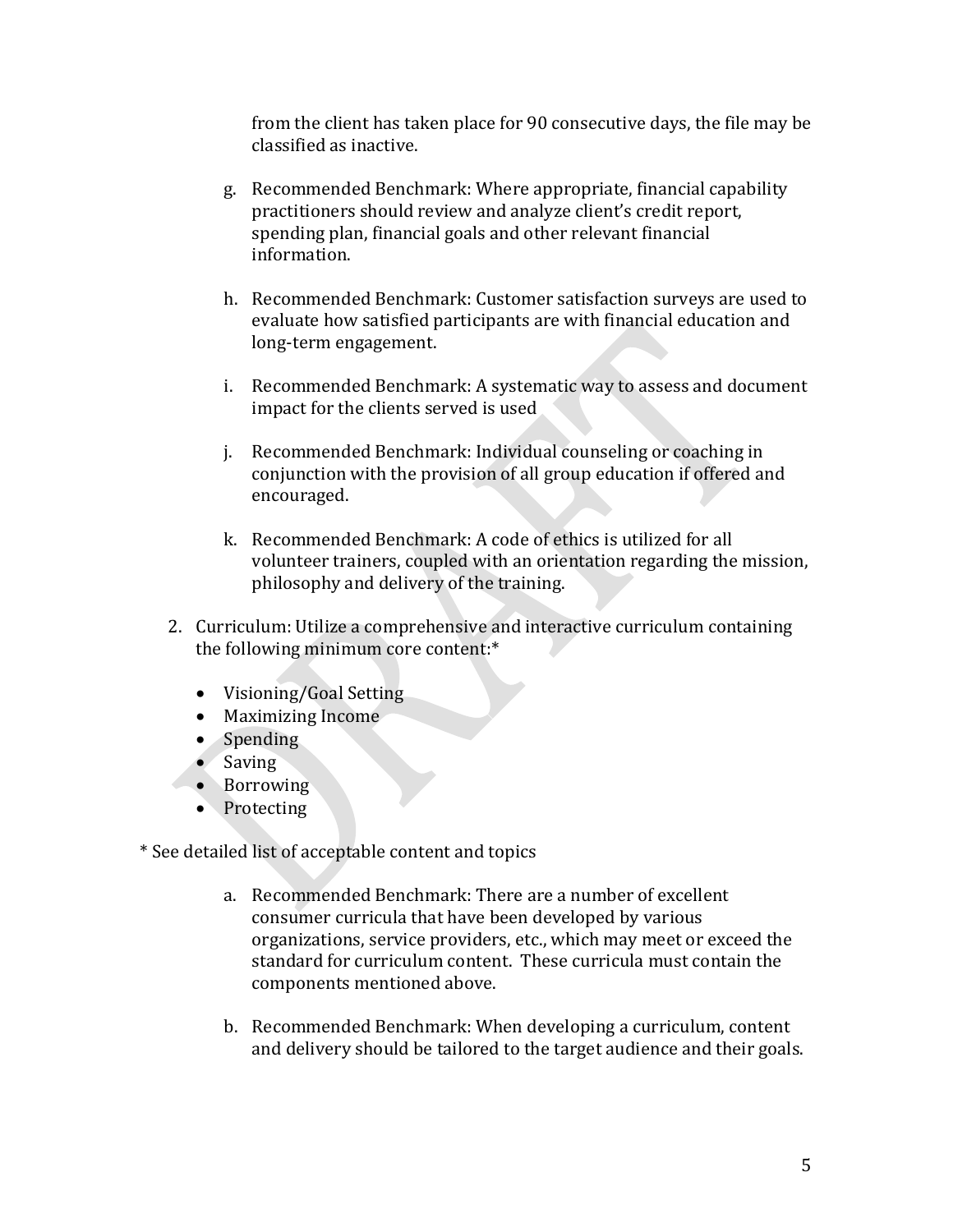- c. Recommended Benchmark: Specialty topics, such as investing, asset building, individual development accounts (IDAs), financial planning and retirement may also at times be delivered as group education. Use of nationally developed and utilized curriculum, and/or an equivalent is recommended. Financial capability practitioners should secure appropriate training in the appropriate specialty topic.
- d. Recommended Benchmark: For specialty topics, financial capability practitioners are encouraged to bring in trusted professionals/experts.
- 3. Expected Program Outcomes: Upon completion of financial capability programs, clients will be able to demonstrate progress towards the following outcomes:
	- Gaining and exercising financial knowledge
	- Having financial self-efficacy (confidence)
	- Assessing and managing appropriate financial products and services<br>• Setting financial goals and aligning financial behaviors and resources
	- Setting financial goals and aligning financial behaviors and resources to reach goals
	- Maximizing sources of income to cover monthly expenses and save for the future
	- Tracking spending and making intentional spending decisions
	- Planning ahead and saving for the future<br>• Selecting and using credit appropriately
	- Selecting and using credit appropriately
	- Having adequate asset and financial risk protection
	- a. Recommended Benchmark: Optimally, financial capability efforts include a combination of financial education for knowledge transfer and ongoing financial coaching/counseling to support behavior change and help participants reach their goals. In most circumstances (e.g., based on pre-assessment of learners' needs), hours and length of the service period for the combination of education and coaching/counseling may vary according to the clients' goals.
	- b. Recommended Benchmark: Comprehensive effective delivery should be determined based on the individual need of the client to reach the desired outcomes. The minimum standard for delivery of individual counseling or coaching should have an initial session of at least 60-90 minutes and ongoing sessions of an appropriate duration based on individual goals.
- 4. Recordkeeping: Collect and maintain specific information from financial capability clients in accordance with all laws and governing organizations (e.g., intermediary).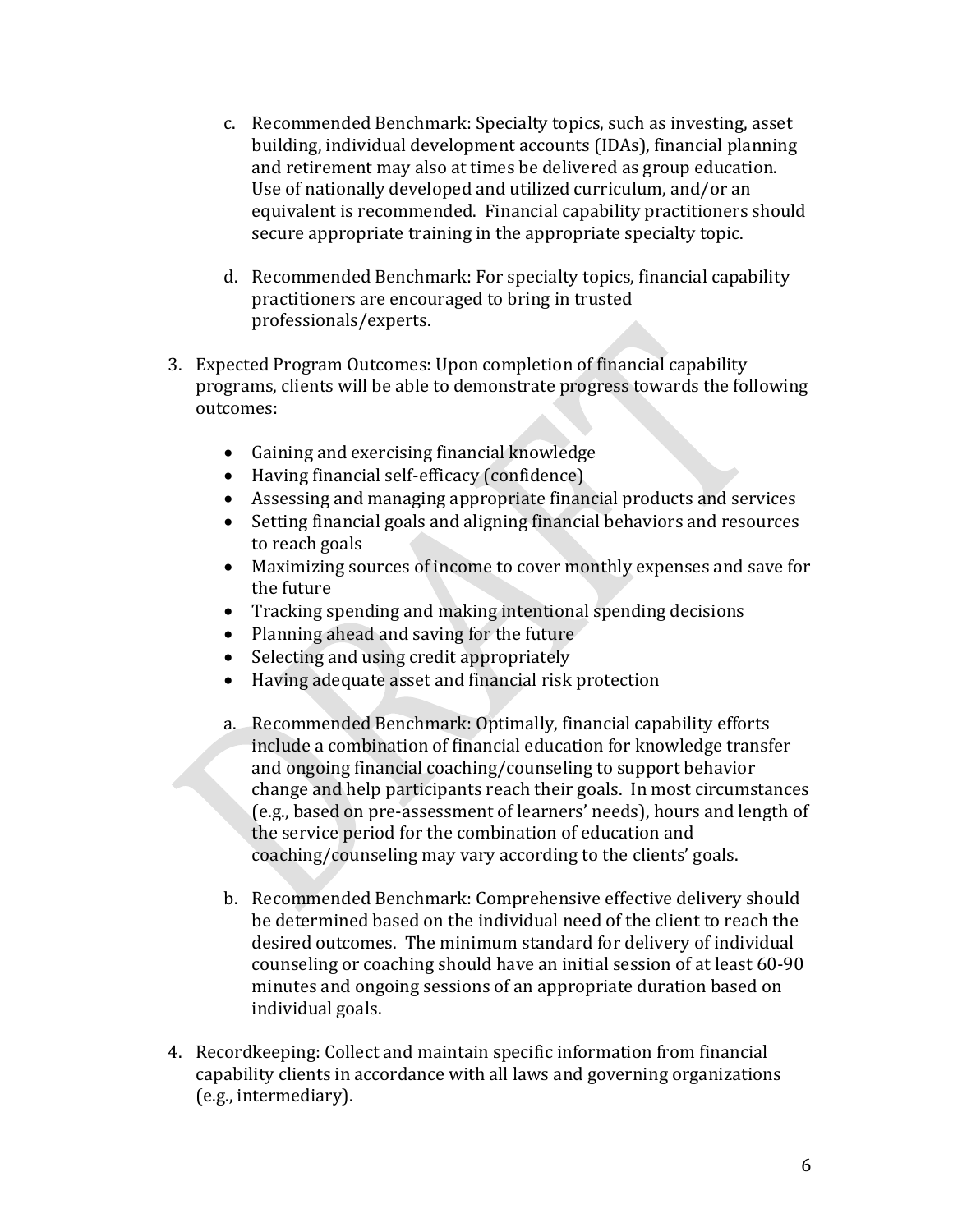- a. Recommended Benchmark: An intake form should be completed and collected with client profile information to include contact information, services sought/provided, household size, ethnicity (optional), household income, date and type of service provided, service format and length.
- b. Recommended Benchmark: Aggregate information for financial capability activities should be maintained including total number of persons served and other demographic information.
- c. Recommended Benchmark: Utilize a checklist to ensure files maintained are consistent and meet reporting standards and quality assurance.
- d. Recommended Benchmark: Files should be maintained in secured file cabinets in order to protect client privacy. Scanned documents or electronic files should maintain the highest level of security.
- e. Recommended Benchmark: Files should be maintained for a minimum of three years. Longer file retention requirements may be required if the household has received grant or loan assistance through state of federal subsidy programs. At the time of disposal, files should be shredded and e-files destroyed so they cannot be recreated.
- f. Recommended Benchmark: Privacy policy, disclosure statement and authorization for data sharing should be completed and signed by the client and maintained in the client file.
- g. Recommended Benchmark: Measure impacts of financial capability programs appropriately and effectively, including goal attainment and financial health, as evidenced by improved credit score, increased savings, reduced debt, increased confidence.
- 5. Reporting: Utilize an electronic Client Management System (CMS) for collecting and reporting data.
	- a. Recommended Benchmark: An electronic method in place for collecting reporting data may be as basic as an Excel spreadsheet or Access database application that captures needed data fields from each client, but preferably should be a software application designed for financial capability programs.
- 6. Privacy and Confidentiality: Respect clients' right to privacy. Private information will not be requested from clients unless it is critical to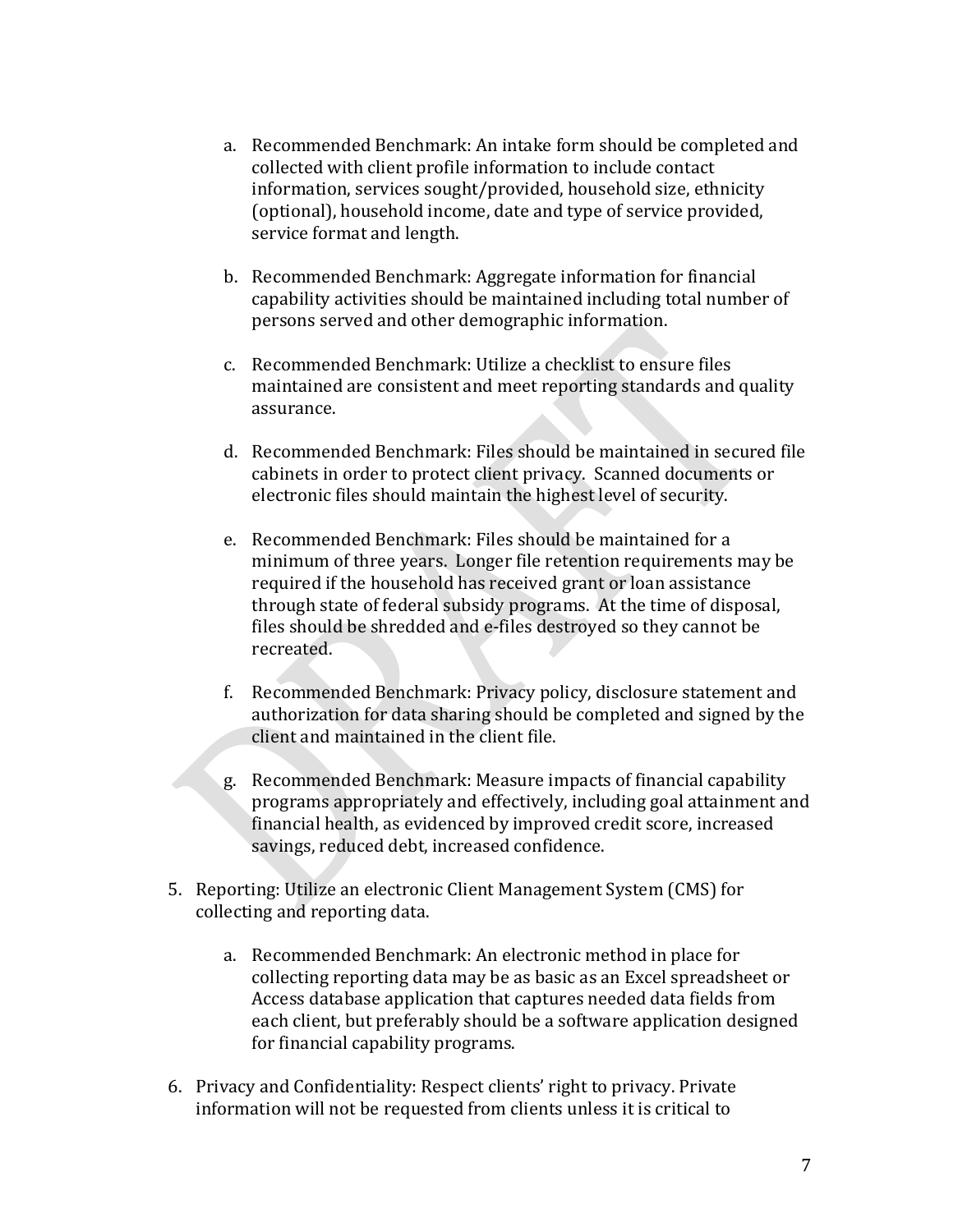providing services. Once private information is shared, privacy laws apply as well as client confidentiality.

- a. Recommended Benchmark: Confidential information will be disclosed only as specified by a valid written consent of client.
- b. Recommended Benchmark: Confidential information in any setting will not be discussed unless privacy can be ensured. Counselors and educators will abide by privacy laws and keep information confidential and protected.
- c. Recommended Benchmark: Clients' information, including their identity, will not be disclosed when responding to requests from members of the media without the client's express consent.
- d. Recommended Benchmark: The confidentiality of clients' written and electronic records and other sensitive information will be protected. Clients' records shall be stored in a secure location and not made available to others who are not authorized to have access.
- e. Recommended Benchmark: Precautions will be taken to ensure and maintain the confidentiality of information transmitted to other parties through the use of computers, electronic mail, facsimile machines, telephones and telephone answering machines, and other electronic or computer technology. Disclosure of identifying information will be avoided unless specifically permitted by client.
- f. Recommended Benchmark: Clients' records will be disposed of in a manner that protects clients' confidentiality and is consistent with state statutes governing records and social work licensure.
- g. Recommended Benchmark: Homeownership educators and counselors will be familiar with relevant local, regional and national laws regarding privacy and confidentiality.
- 7. Service Thresholds: Establish referral networks for individuals and families seeking services that the financial capability practitioner does not provide or possess sufficient competency to adequately deliver.
	- a. Recommended Benchmark: Examples of such services may include individual/personal counseling services, benefits screening, legal aid, financial products, fair housing, employment services, etc.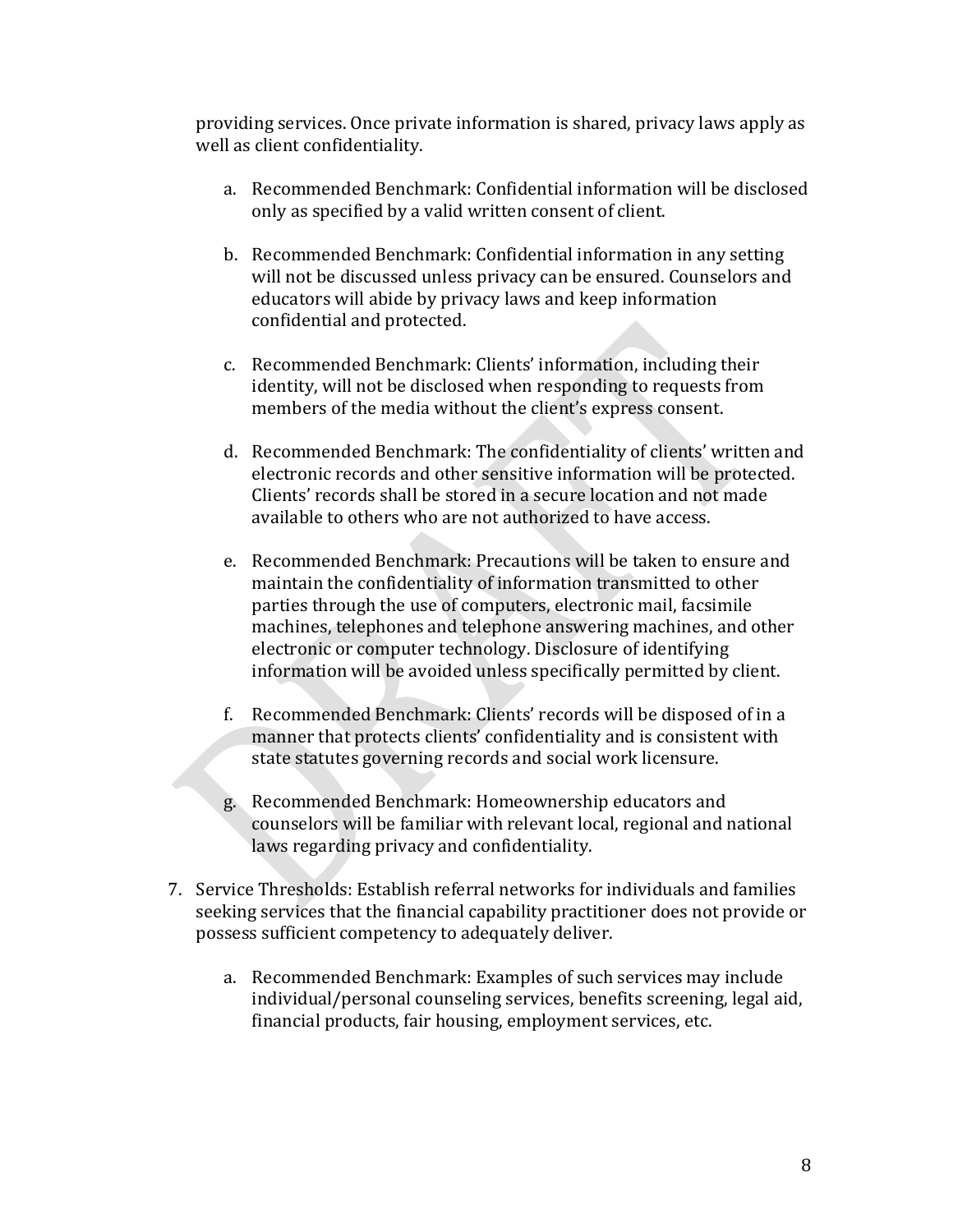## **Exhibit A**

#### **Standard Financial Education Content**

| <b>BEHAVIOR</b>                         | <b>VISIONING/ Goal setting</b>                                                                                                                                                                                                           | <b>MAXIMIZING</b>                                                                                                                                                                                                                                                                          | <b>SPENDING</b>                                                                                                                                                                                                                          | <b>SAVING</b>                                                                                                                                                                                                                                                                                                                | <b>BORROWING</b>                                                                                                                                                                                                                                       | <b>PROTECTING</b>                                                                                                                                                                                                                                                                 |
|-----------------------------------------|------------------------------------------------------------------------------------------------------------------------------------------------------------------------------------------------------------------------------------------|--------------------------------------------------------------------------------------------------------------------------------------------------------------------------------------------------------------------------------------------------------------------------------------------|------------------------------------------------------------------------------------------------------------------------------------------------------------------------------------------------------------------------------------------|------------------------------------------------------------------------------------------------------------------------------------------------------------------------------------------------------------------------------------------------------------------------------------------------------------------------------|--------------------------------------------------------------------------------------------------------------------------------------------------------------------------------------------------------------------------------------------------------|-----------------------------------------------------------------------------------------------------------------------------------------------------------------------------------------------------------------------------------------------------------------------------------|
|                                         |                                                                                                                                                                                                                                          | <b>INCOME</b>                                                                                                                                                                                                                                                                              |                                                                                                                                                                                                                                          |                                                                                                                                                                                                                                                                                                                              |                                                                                                                                                                                                                                                        |                                                                                                                                                                                                                                                                                   |
| <b>CONSUMER</b><br>OUTCOME <sup>2</sup> | $\bullet$<br>$\bullet$<br>$\bullet$<br><b>Setting financial</b><br>goals and aligning<br>financial behaviors<br>and resources to                                                                                                         | Gaining and exercising financial knowledge<br>Having financial self-efficacy (confidence)<br>Selecting and managing appropriate financial products and services<br><b>Maximizing sources</b><br>of income to cover<br>monthly expenses and<br>save for the future                          | <b>Tracking spending</b><br>and making<br>intentional spending<br>decisions                                                                                                                                                              | <b>Planning ahead and</b><br>saving for the future                                                                                                                                                                                                                                                                           | <b>Selecting and using</b><br>credit appropriately                                                                                                                                                                                                     | <b>Having adequate</b><br>asset and financial<br>risk protection                                                                                                                                                                                                                  |
| <b>TRADITIONAL</b><br><b>CONTENT</b>    | reach goals<br>Goal setting<br>$\bullet$                                                                                                                                                                                                 | Money<br>$\bullet$<br>management                                                                                                                                                                                                                                                           | Money<br>$\bullet$<br>management<br>Financial products<br>and services<br>(transaction)<br>accounts)<br>Credit (existing)<br>debt)                                                                                                       | Saving<br>$\bullet$<br>Goal setting<br>$\bullet$<br>Money<br>$\bullet$<br>management<br>Financial products<br>$\bullet$<br>and services<br>(deposit accounts)<br>Investing<br>$\bullet$                                                                                                                                      | Credit (new)<br>$\bullet$<br>Financial products<br>and services<br>(credit)                                                                                                                                                                            | Insurance<br>$\bullet$<br>Credit (managing)<br>$\bullet$<br>Financial products<br>$\bullet$<br>and services<br>(managing)<br>Saving<br>(emergency fund)                                                                                                                           |
| <b>KEY POINTS</b>                       | Values and views<br>$\bullet$<br>Future orientation<br>$\bullet$<br>Priorities<br>$\bullet$<br>Motivation<br>$\bullet$<br>Awareness of<br>$\bullet$<br>choices and<br>decision-making<br>(trade-offs)<br>Strengths and<br>٠<br>obstacles | Earnings<br>$\bullet$<br>Public and private<br>$\bullet$<br>benefits<br><b>Taxes</b><br>$\bullet$<br>Living within<br>$\bullet$<br>means<br>Work-life balance<br>$\bullet$<br>$\bullet$<br>Support services<br>(transportation,<br>childcare)<br>Self-Sufficiency<br>$\bullet$<br>Standard | On-time payments<br>$\bullet$<br>Debt reduction<br>$\bullet$<br>Planning/budgeting<br>Transaction<br>accounts<br>Living within<br>means<br>Needs and wants<br>$\bullet$<br>Impacts of<br>$\bullet$<br>decisions<br>Tracking<br>$\bullet$ | Emergency fund<br>$\bullet$<br>Financial goals<br>$\bullet$<br>Savings accounts<br>$\bullet$<br>Habit of saving<br>$\bullet$<br>Planning ahead<br>$\bullet$<br>Protection<br>$\bullet$<br>Comparison<br>$\bullet$<br>shopping<br><b>Balance of risk</b><br>$\bullet$<br>and return<br>Assets and<br>$\bullet$<br>investments | Credit products<br>$\bullet$<br>Spending<br>$\bullet$<br>Reasons to borrow<br>$\bullet$<br>Implications of<br>borrowing<br>Reading the fine<br>$\bullet$<br>print<br>Comparison<br>$\bullet$<br>shopping<br>Balance of risk<br>$\bullet$<br>and return | Insurance<br>$\bullet$<br>Emergency<br>$\bullet$<br>savings<br>Fraud and scams<br>$\bullet$<br>Identity theft<br>$\bullet$<br>Rebuilding credit<br>$\bullet$<br>Minimizing<br>$\bullet$<br>exposure/risk and<br>maximizing<br>wellbeing<br>Reading the fine<br>$\bullet$<br>print |

<span id="page-8-0"></span>

<sup>2</sup> Center for Financial Services Innovation (CFSI), EARN and NeighborWorks America.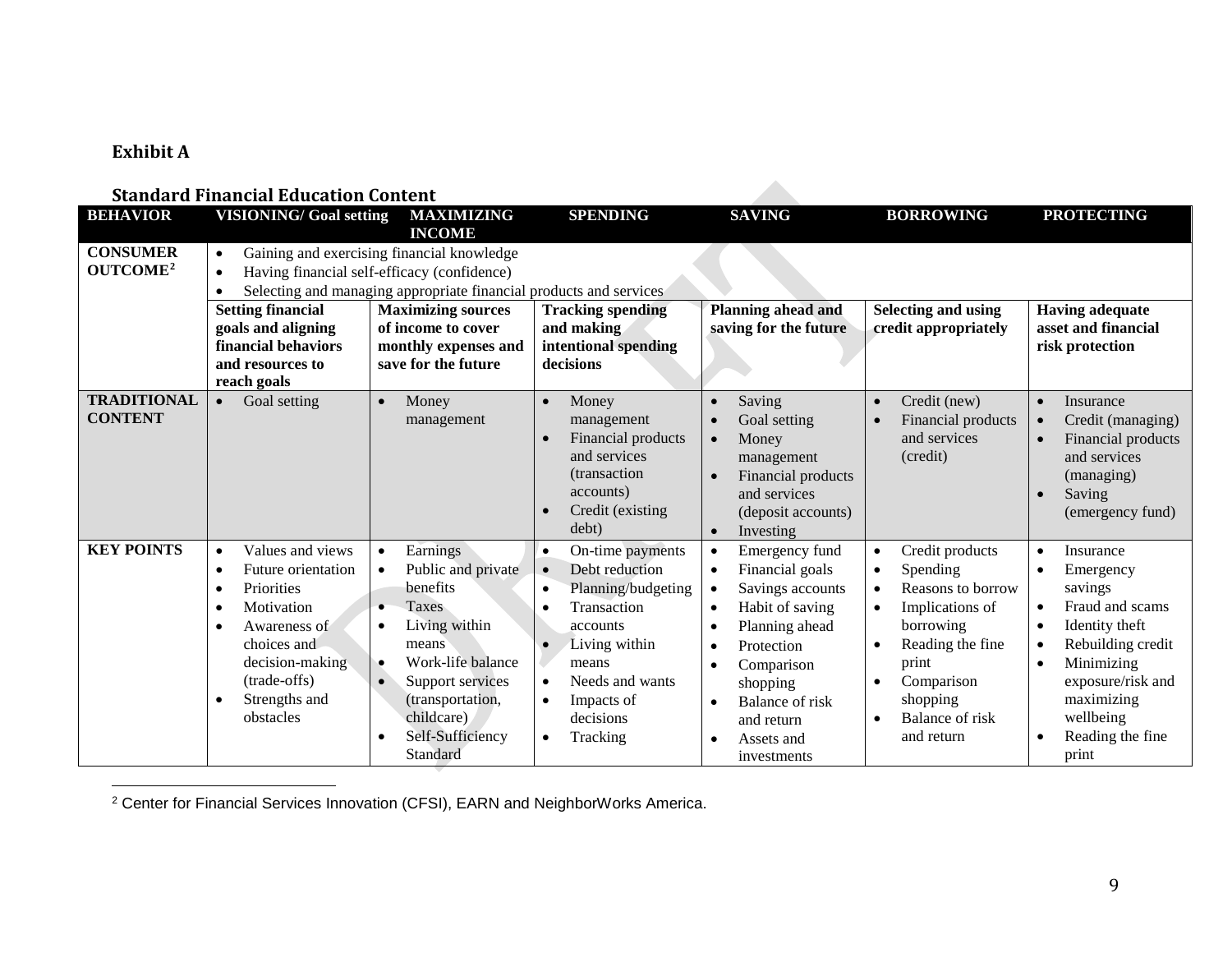|  | Job training<br>referrals<br>Investments | Comparison<br>shopping<br>Advertising<br>Greening |  | Living within<br>means<br>Qualifying for<br>credit<br>Credit scores | Managing assets<br>and investments |
|--|------------------------------------------|---------------------------------------------------|--|---------------------------------------------------------------------|------------------------------------|
|--|------------------------------------------|---------------------------------------------------|--|---------------------------------------------------------------------|------------------------------------|